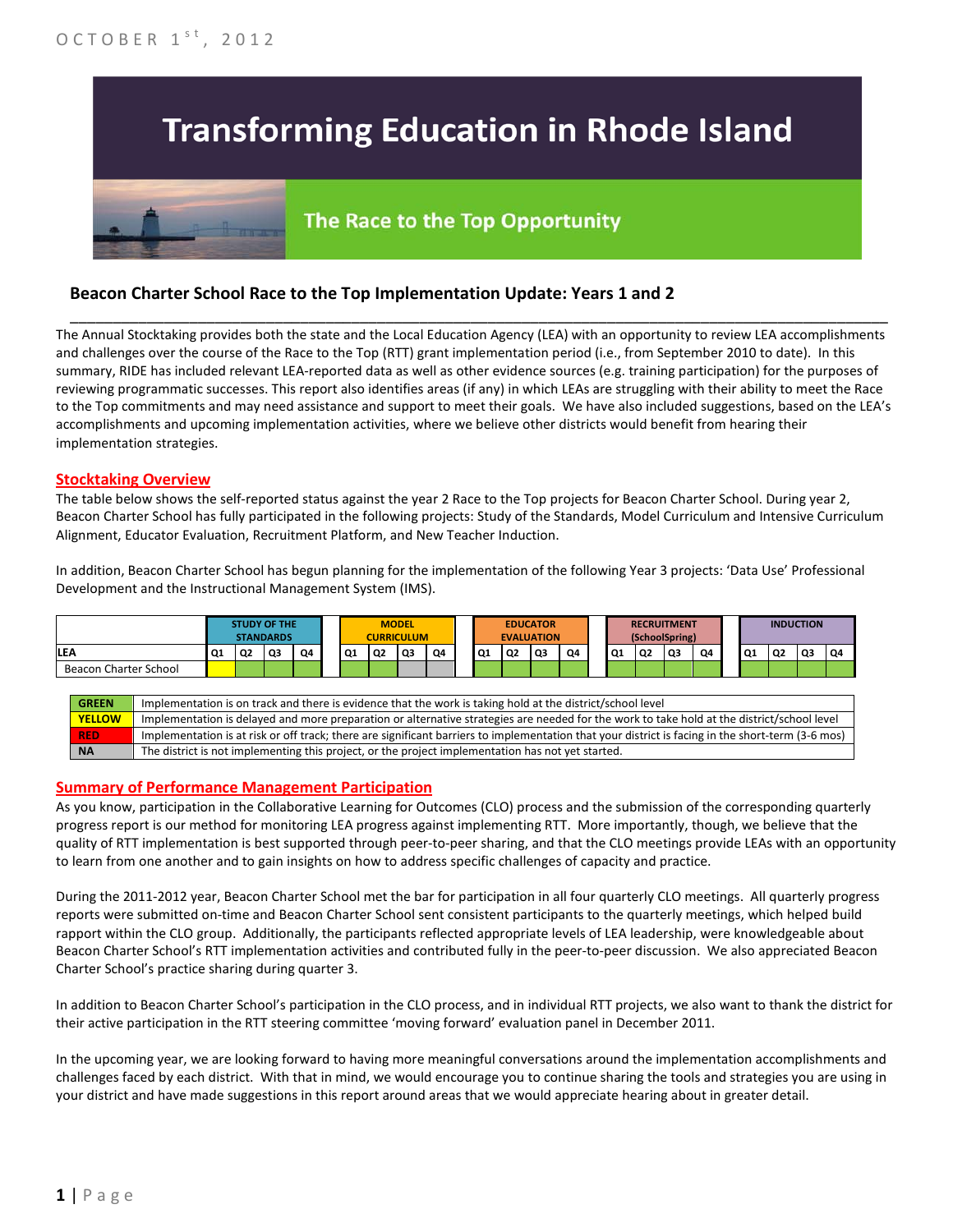#### **System of Support 1: Standards and Curriculum**

As of July 2012, Beacon Charter School is on-track against the System of Support 1 year 1 and year 2 commitments and tasks for Race to the Top, reflected in the tables below. Based on the quarterly progress reports submitted by Beacon Charter School, we have assessed the district as 'on track', 'delayed' or 'off track/at risk' on each task utilizing the criteria described on page 1 of this report.

| <b>Study of the Standards</b>                                   | Year 1:<br>SY10-11 | Year 2:<br>SY11-12 |  |
|-----------------------------------------------------------------|--------------------|--------------------|--|
| Identify educators to participate in the Study of the Standards | $X^*$              |                    |  |
| Specify names and invite participants                           |                    |                    |  |
| Coordinate schedule with RIDE for all participants              | ∧                  |                    |  |
| Complete planned educator training                              | ∧                  |                    |  |

*\*Please note: the 'x' in the above table represents the anticipated completion timeline set by RIDE, not when the district completed the task.*

| Intensive Curriculum Alignment and Model Curriculum Development                                                                                                                                                                                           |   |   | Year 2:<br>SY11-12 |  |
|-----------------------------------------------------------------------------------------------------------------------------------------------------------------------------------------------------------------------------------------------------------|---|---|--------------------|--|
| Develop and communicate a multi-year Transition Plan for the Common Core State Standards implementation, including clear<br>expectations for school level transition benchmarks and a plan for developing a curriculum aligned to the CCSS in grades K-12 |   | X | x                  |  |
| Identify opportunities for educators to work collaboratively to deepen understanding of CCSS (e.g. Common Planning Time, grade<br>level team, department meetings, faculty meetings)                                                                      |   | x | x                  |  |
| Conduct analyses of each core curricula to ensure that each is aligned to standards, guaranteed and viable                                                                                                                                                | x |   |                    |  |
| ldentify which, if any, curriculum development is needed as well as the method by which curriculum will be developed (i.e. Model<br>Curriculum with the Charles A. Dana Center, through an LEA cohort, or individually)                                   | A | x |                    |  |
| Create implementation plan, including the identification of aligned resources, to support roll out of new curricula                                                                                                                                       |   |   | x                  |  |
| Develop curriculum aligned to the Common Core State Standards, including participation in Dana Center curriculum writing and<br>leadership sessions (if applicable)                                                                                       |   | x | x                  |  |

Beacon Charter School distributed copies of the Common Core State Standards (CCSS) to all educators at the beginning of the 2011-2012 school year. As noted in Beacon Charter School's quarterly progress reports, the district sent 4 educators to the Study of the Standards training sessions which met their RTT goals (i.e., 4 per building).

During the 2011-2012 school year, the mathematics and English department chairs aligned grade span expectations (GSEs) with the standards in order to foster a greater understanding of the new standards. To encourage teacher engagement in the transition to the common core state standards (CCSS), all faculty participated in a two-day conference lead by the Curriculum Improvement Institute. The sessions focusing on unpacking the standards, strategies for curriculum alignment, and assessing student performance utilizing the standards. All teachers participating in the conference also developed a personalized Implementation plan articulating their transition timeline for their curriculum. Additionally, the district has attended supplemental professional development geared towards increasing readiness to transition through focusing on text complexity, developing text-dependent questions, and deepening understanding of the mathematics standards.

Beacon Charter School has made significant progress against implementing a guaranteed and viable curriculum aligned to the new common core state standards. The school leadership team worked closely with the RTI team and EES leadership team to review gaps in the curriculum, particularly in areas of basic skill development. Based on their findings, the school refined their plan for implementation of an aligned curriculum. In the 2011-2012 school year, Beacon created a fully aligned ELA 9-12 curriculum and prepared to implement that curriculum in the upcoming school year. RIDE is also pleased to note that Beacon will work with several other districts and the Dana Center in the 2012-2013 and 2013-2014 school years to create a K-12 science model curriculum.

In their quarterly progress reports, Beacon Charter School noted that they have encountered the following challenges around this work:

- Limited number of staff to completing this work
- Additional PD needed for science, social studies, and other elective subject teachers to address ELA content literacy standards

We want to commend Beacon Charter School on their collaboration (both in-district and cross-district) around resources and strategies that will deepen educator understanding of the new Common Core State Standards and accelerate the implementation of the new standards at the classroom level. We hope that you will take the opportunity to share the curriculum materials you are developing with your fellow CLO colleagues during upcoming meetings, or with all districts through the Instructional Management System (IMS).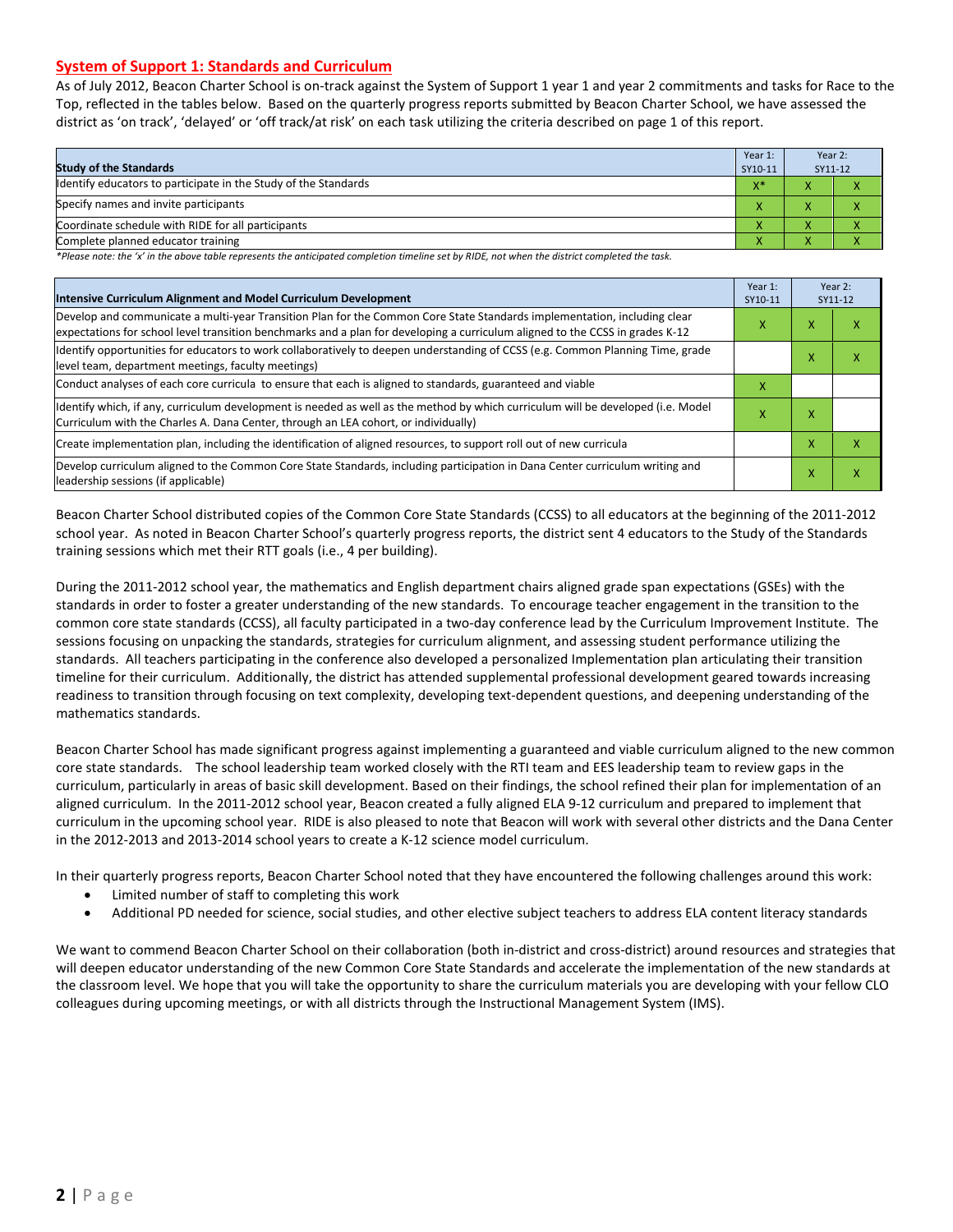#### **System of Support 2: Instructional Improvement Systems**

As of July 2012, Beacon Charter School is on-track against the System of Support 2 year 1 and 2 commitments and tasks for Race to the Top. Additionally, RIDE wants to thank Beacon Charter School for their participation in the 'data use' focus groups, which helped shape the RIDE's content development and implementation planning for that project; additionally, the math department chair and lead English teacher were integral to the item review committee for the Interim Assessment items.

The district has confirmed that they plan to engage school data leadership teams in 'Data Use' professional development starting in August 2012 and running through the remaining school year, and have confirmed logistics with RIDE for the initial sessions. Additionally, Beacon Charter School has also registered for /attended training on the Instructional Management System (IMS).

Beacon Charter School has reported that they intend to implement the Formative Assessment online professional development modules and Interim Assessments in school year 2013-2014.

In the upcoming CLO sessions, we look forward to hearing about the successes and challenges that Beacon Charter School has encountered while implementing these systems, as well as the district's progress around building teacher engagement in the various IMS tools and resources. Additionally, for those participating in the 'Data Use' professional development, we would be interested in hearing some of the strategies that Beacon Charter School has learned around deepening collaboration around data and using data to change instructional outcomes.

| <b>Instructional Management System (IMS)</b>                                                                                                                                                                                           | Year 1:<br>SY10-11                     |   | Year 2:<br>SY11-12 |
|----------------------------------------------------------------------------------------------------------------------------------------------------------------------------------------------------------------------------------------|----------------------------------------|---|--------------------|
| Designate an LEA data steward to support decision making around data collections and systems implementation and to provide input<br>and feedback on data initiatives through designated representatives                                | Identify<br><b>LEA Data</b><br>Steward | x |                    |
| Maintain data quality standards of local student information systems and upload local assessment data and program information as<br>required by RIDE in a timely manner                                                                | x                                      | x |                    |
| Review the RIDE IMS Training Plan and develop a multiyear training and implementation plan to provide all educators with access<br>and training on the system                                                                          |                                        |   |                    |
| Based on IMS Training Plan guidance, register and attend training for Administrative Users (i.e. users who will maintain and configure<br>both the Primary IMS and RtI Module) and LEA Trainers (i.e. staff to be trained as trainers) |                                        |   |                    |
| Following RIDE training, LEA Administrative Users and LEA Trainers configure the IMS for educator use and to provide end users with<br>access and training needed to utilize the IMS for daily activities                              |                                        |   | л                  |

| 'Data Use' Professional Development                                                                                                                                                                                                                                                     | Year 1:<br>SY10-11 | Year 2:<br>SY11-12 |        |
|-----------------------------------------------------------------------------------------------------------------------------------------------------------------------------------------------------------------------------------------------------------------------------------------|--------------------|--------------------|--------|
| Complete a needs assessment survey indicating the use of and collaboration around data within schools and across the LEA                                                                                                                                                                |                    |                    |        |
| Based on RIDE implementation plan, determine the timing (i.e. Year 1, Year 2, or staggered across Year 1 and Year 2) of LEA<br>participation in 'Data Use' Professional Development and provide RIDE with the schools that will participate in Year 1 and/or Year 2<br>training cohorts |                    |                    | ⋏      |
| In coordination with RIDE, select 'Data Use' training dates for each cohort of schools, as applicable                                                                                                                                                                                   |                    |                    | Year 1 |
| lldentify and provide RIDE with the leadership team members from each school who will participate in the Year 1 and/or Year 2<br>training cohorts, as applicable                                                                                                                        |                    |                    | Year 1 |

*\* Please note that, for this project, 'year 1' refers to cohort 1 taking place during the 2012-2013 school year, and 'year 2' refers to cohort 2 taking place during the 2013-2014 school year.*

| <b>Formative Assessment Online Professional Development Modules</b>                                                                                                                                      | Year 1:<br>SY10-11 | Year 2:<br>SY11-12 |
|----------------------------------------------------------------------------------------------------------------------------------------------------------------------------------------------------------|--------------------|--------------------|
| Create multivear plan for implementation of formative assessment PD modules, including the process and timelines by which all<br>educators will participate in the formative assessment training modules |                    | x                  |
| ldentify facilitators who will support the implementation of formative assessment practices in daily instruction                                                                                         |                    |                    |

| <b>Interim Assessments</b>                                                                                                                                                              | Year 1:<br>SY10-11 | Year 2:<br>SY11-12 |
|-----------------------------------------------------------------------------------------------------------------------------------------------------------------------------------------|--------------------|--------------------|
| Identify method by which all educators will have access to interim assessments                                                                                                          |                    |                    |
| Develop timeline for training of all educators in the use of interim assessments utilizing train-the-trainer model                                                                      |                    |                    |
| Develop protocols or expectations regarding the use of interim assessment to inform instruction including timelines for<br>administration and process for scoring and reporting results |                    | $\sqrt{ }$         |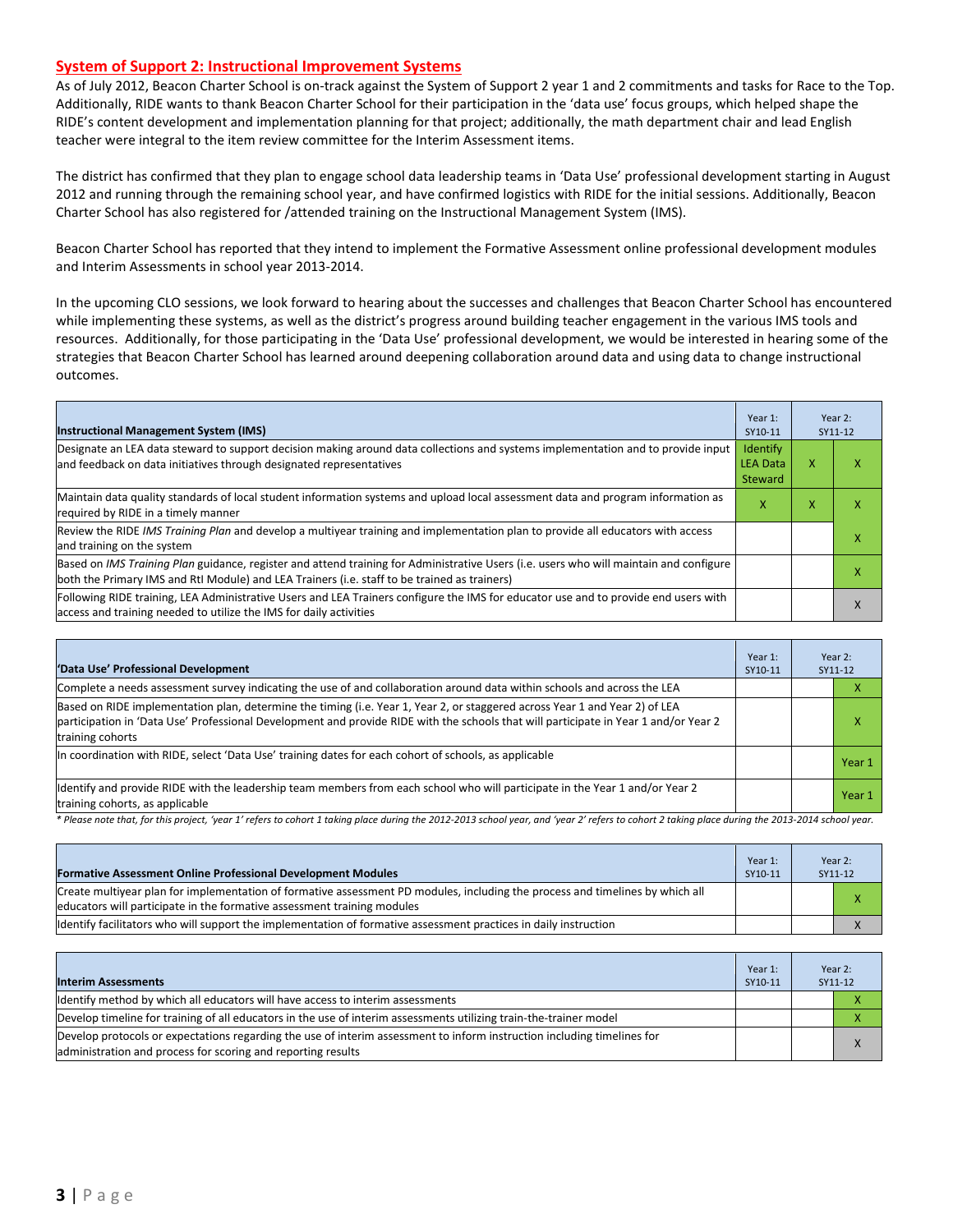#### **System of Support 3: Educator Effectiveness**

As of July 2012, Beacon Charter School is on-track against the System of Support 3 year 1 and 2 commitments and tasks for Race to the Top.

| <b>Educator Evaluation</b>                                                                                                                                                                            |   |   | Year 2:<br>SY11-12 |  |
|-------------------------------------------------------------------------------------------------------------------------------------------------------------------------------------------------------|---|---|--------------------|--|
| Participate in educator evaluation model design, development and refinement feedback opportunities.                                                                                                   | x | X | x                  |  |
| Identify District Evaluation Committee members, responsible for monitoring the implementation of the system and providing<br>recommendations to LEA leadership teams.                                 | x | X | x                  |  |
| Participate in field testing to support RI Model development                                                                                                                                          | x |   |                    |  |
| ldentify individuals who will serve as primary and, if applicable, secondary/complementary evaluators                                                                                                 | x |   | X                  |  |
| Send all required evaluators to RIDE-provided evaluator training on model; Send evaluators and system administrators to training on<br>the Educator Performance Support System (EPSS) data system     | X | X | x                  |  |
| Examine LEA Policies and Contracts for Challenges; where applicable, consider memorandums of understanding or contract renewal<br>language which will support district implementation of evaluations. | X | X | x                  |  |
| Create a plan for the appropriate use of funds to support implementation of educator evaluation system.                                                                                               | x |   | X                  |  |
| Complete required RI Model components of educators and building administrator evaluations.                                                                                                            |   |   | X                  |  |
| Submit evaluation data and documentation (e.g. component and summative level ratings, verified rosters); provide other requested<br>linformation to support RIDE research and system improvement.     |   |   | x                  |  |

RIDE has appreciated Beacon Charter School's collaboration and thought partnership around the development and refinement of educator evaluation processes. Through their participation advisory committees, RIDE has received valuable feedback on model refinement and the cyclical evaluation process. We hope that this additional level of participation has been as beneficial to the district as it has been to RIDE. Based on their quarterly progress reports, Beacon Charter School has implemented all components of the Rhode Island Model for teacher and building administrator evaluations and has submitted final summative evaluation ratings to RIDE. Additionally, Beacon Charter School created a District Educator Evaluation Board (composed of teachers, support personnel, and administrators) and has submitted the membership list to RIDE.

To support teacher understanding of the evaluation process, the leadership team reviewed expectations for all teachers. Additionally, two school-wide Student Learning Objectives (SLOs) were developed and shared with all teachers. The school further supported teachers by providing baseline data related to the SLO, as well as a comprehensive review of expectations related to the SLO. To provide structure and uniformity to the process, Beacon used the iWalkthrough system.

Evaluators from Beacon attended all training modules offered by RIDE during the 2011-2012 school year, and evaluators from the LEA also attended the summer 2012 training Academies. We want to remind the LEA that, in addition the Academy training, all personnel responsible for evaluating teachers and building administrators must attend two half-days of additional professional development taking place over the 2012-2013 school year as well as online observation practice. Personnel responsible for evaluating both teachers and building administrators are only required to attend professional development and training for teacher evaluators (e.g., the *Academy for Personnel Evaluating Teachers)*.

In their quarterly progress report, Beacon Charter School noted that they have encountered the following challenges around this work:

- Limited time to meet individually with each teacher
- Need to provide professional development to teachers on the evaluation system *after* evaluators receive PD
- Transition to digital portfolios requires additional support for some teachers

RIDE appreciates that, during the quarter 3 CLO meeting, Beacon Charter School shared the structures and processes they put in place to support classroom management professional development for their teachers through peer-sharing practices. We hope that Beacon Charter School continues to share the strategies and resources they are using to support their evaluation process during the upcoming CLO meetings.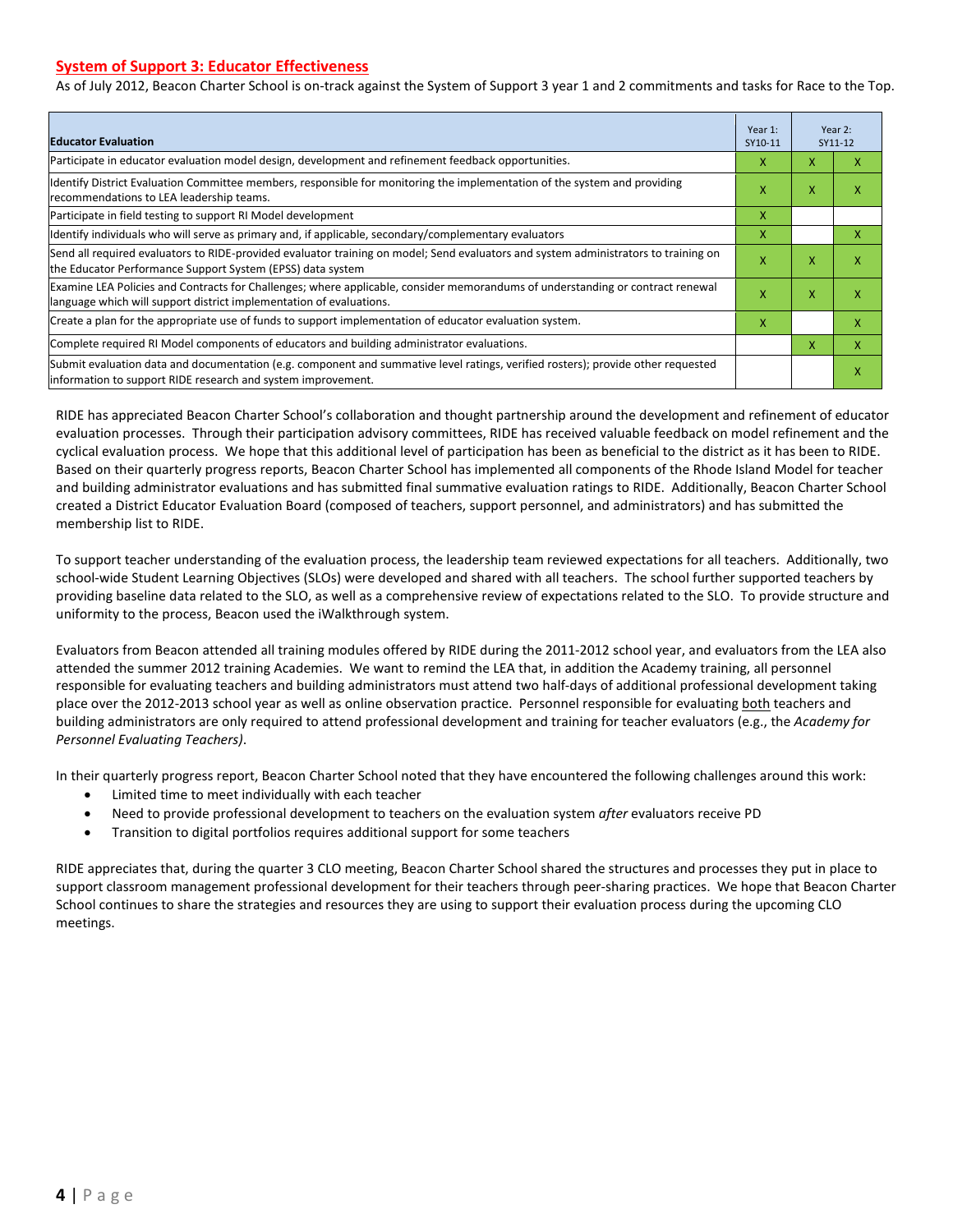#### **System of Support 4: Human Capital Development**

As of July 2012, Beacon Charter School is on-track against the System of Support 4 year 1 and 2 commitments and tasks for Race to the Top.

| <b>Recruitment (SchoolSpring)</b>                                                            | Year 1:<br>SY10-11 |        | Year 2:<br>SY11-12 |
|----------------------------------------------------------------------------------------------|--------------------|--------|--------------------|
| Provide RIDE with feedback on the desired functionality of a state-wide recruitment platform | x                  |        |                    |
| Attend orientation sessions with selected vendor and train relevant personnel as needed      |                    |        |                    |
| (Post open positions using the state-wide Recruitment Platform (SchoolSpring)                |                    | $\sim$ |                    |

| <b>Beginning Teacher Induction</b>                                                                                                                                            |   |   | Year 2:<br>SY11-12 |
|-------------------------------------------------------------------------------------------------------------------------------------------------------------------------------|---|---|--------------------|
| Provide RIDE with feedback around the proposed design of the Induction Coach program                                                                                          | X |   |                    |
| If applicable, recommend potential Induction Coaches to RIDE                                                                                                                  | X |   |                    |
| Review and revise hiring policies, timelines and processes in order to support appropriate and timely projections for anticipated hires<br>requiring induction coach services | х |   | ⋏                  |
| Provide RIDE with list of beginning teachers who will receive Induction Coach support in a timely manner in order to ensure that all<br>beginning teachers have coaching      |   |   | л                  |
| Participate in RIDE-provided information opportunities in order to learn about induction coach program                                                                        | v | ⋏ |                    |

In preparation for the 2012-2013 school year, Beacon Charter School began utilizing the SchoolSpring recruitment platform to recruit for open positions. As reported in the quarterly progress updates, Beacon Charter School received a wealth of qualified applicants and will also use SchoolSpring to recruit for hard-to-staff positions in math, science and special education.

During the 2011-2012 school year, Beacon Charter School had 3 beginning teachers which were supported by RIDE induction coaches. This was supplemented by the school's peer assistance and review (PAR) program which has created a collaborative environment for new teachers and mentors. Beginning teachers had weekly contact with their Induction coach and participating teachers reported that the program was very helpful, especially in understanding the educator evaluation system.

In their quarterly progress report, Beacon Charter School noted that they have encountered the following challenges around this work:

- SchoolSpring may not be fully sufficient for more specialized teaching positions (e.g., culinary chef instructor) at the school
- The arts mission and integrated academic and arts program must be a facet or consideration in the induction program

In the upcoming CLO sessions, RIDE looks forward to engaging in a deeper conversation around the revisions that Beacon Charter School and other LEAs have made to their hiring policies, timelines and processes in order to support broader human capital initiatives including recruitment of highly qualified and diverse candidates and providing data-driven induction support to beginning teachers.

The contents of this report were developed under a Race to the Top grant from the U.S. Department of Education. However, those contents do not necessarily represent the policy of the U.S. Department of Education, and you should not assume endorsement by the Federal Government.